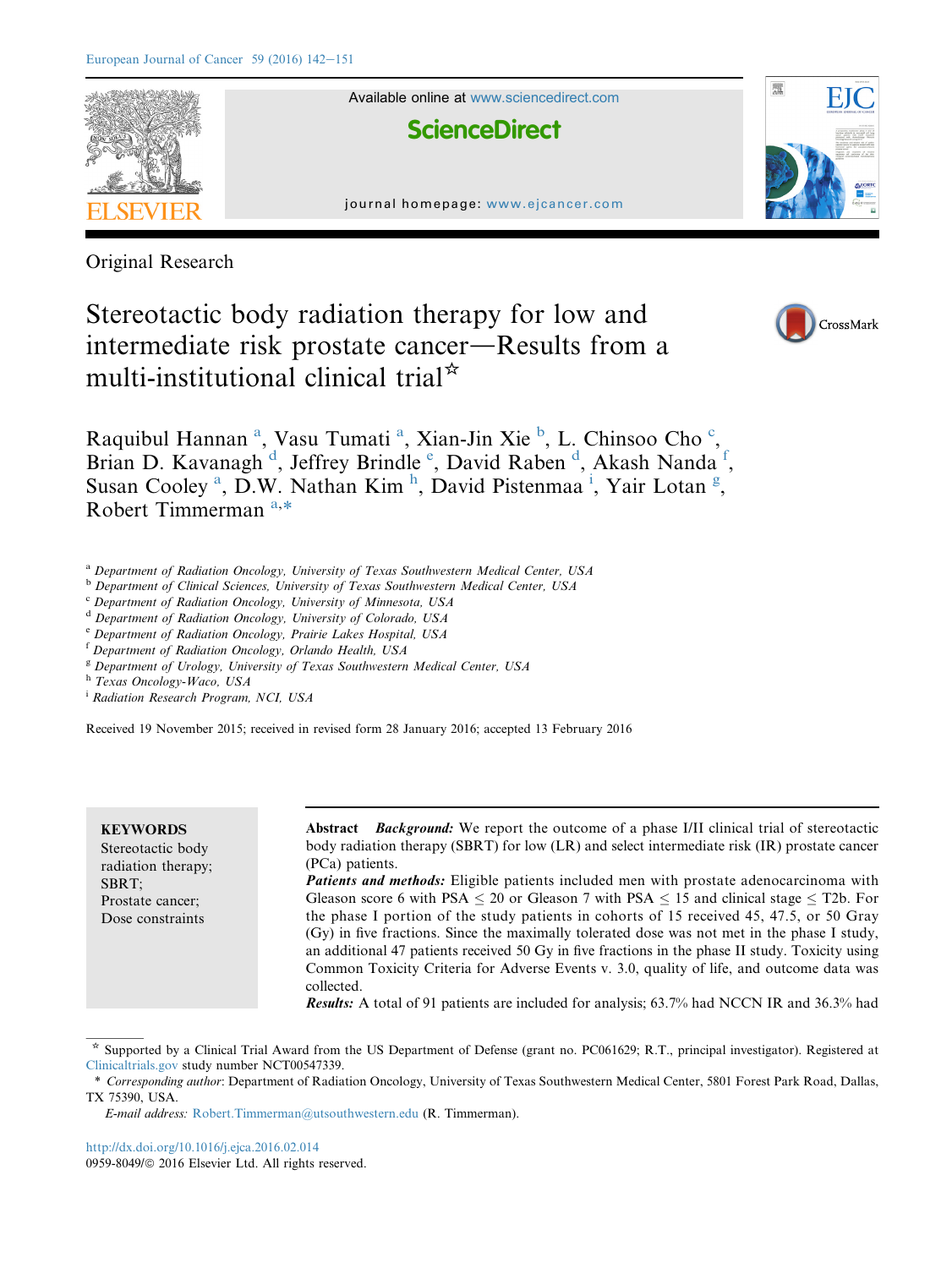LR PCa. At a median follow up of 54 months the actuarial freedom from biochemical failure was 100% at 3 years and 98.6% at 5 years. Actuarial distant metastasis free survival was 100% at 3 and 5 years. Overall survival was 94% at 3 years and 89.7% at 5 years with no deaths attributed to PCa. Acute and late urinary grade  $\geq$  III toxicity occurred in 0% and 5.5% of patients, respectively. Gastrointestinal (GI) acute and late toxicity of grade  $\geq$  III occurred in 2% and 7% of patients, respectively. A total of four men experienced grade IV toxicity (three GI, one genitourinary).

**Conclusion:** SBRT treatment results in excellent biochemical control rates at 5 years for LR and IR PCa patients although doses greater than 47.5 Gy in five fractions led to increased severe late toxicity.

 $© 2016 Elsevier Ltd. All rights reserved.$ 

# 1. Introduction

Radiation therapy for organ-confined prostate cancer (PCa) involves protracted courses of external beam radiation delivered over multiple weeks daily. Several groups have attempted to reduce the course of treatment through hypofractionation. Lloyd-Davies and colleagues reported 22-year results with acceptable toxicity [\[1\],](#page-7-0) although the study was performed in the pre-prostate specific antigen (PSA) and pre-computed tomography (CT) scan era, and many patients had high-risk features. Recent hypofractionation studies have used stereotactic body radiation (SBRT) treatments ranging from 33.5 Gy to 36.25 Gy in five fractions  $[2,3]$ . These studies reported acceptable toxicity with limited follow up. Dose selection for these studies was based on a mathematical model, the linear-quadratic equation, which correlates in vitro cellular events to biologic outcomes using two major parameters, 'alpha' and 'beta.' More recently, however, it has been shown the true alpha and beta of PCa is lower than previously thought  $[4-6]$  $[4-6]$  $[4-6]$ . Several studies have suggested a benefit of hypofractionation in the treatment of PCa [\[4\]](#page-7-0). Moreover, the linear-quadratic equation may overestimate the biological effects of highly hypofractionated regimens, and doses of 33.5–36.25 maybe inadequate for PCa [\[7,8\]](#page-7-0). Therefore, a traditional dose escalation trial was designed to determine the maximally tolerated dose (MTD) of SBRT in this setting.

Our group initially explored the rationale for SBRT in animal models, showing dose responses in clinically relevant ranges [\[9\]](#page-8-0). Considering previous brachytherapy trials indicating acceptable toxicity with doses as high as 9.5 Gy per fraction in four fractions [\[10,11\],](#page-8-0) we initiated a multi-centre prospective phase I/II clinical trial of dose escalated SBRT for National Comprehensive Cancer Network (NCCN) low (LR) and intermediate risk (IR) PCa using 45 Gy in five fractions. We determined and evaluated the MTD of SBRT for PCa treatment. We have previously reported a phase I dose escalation toxicity study [\[12\]](#page-8-0) and, more recently discussed rectal SBRT dose constraints [\[13\].](#page-8-0) The current article reports our 5-year PCa control study and an update on toxicity outcomes.

# 2. Materials and methods

# 2.1. Patients and eligibility

Patients were enrolled on a multi-institutional institutional review board approved phase I/II dose escalation trial between 2006 and 2011. The phase I study was open to three sites, while two additional sites were later added to phase II. Inclusion criteria were previously reported, although immunosuppressed patients were excluded from the phase II study [\[12\]](#page-8-0). Hormonal therapy (androgen deprivation therapy [ADT]) was allowed for up to 9 months prior to SBRT to downsize the prostate gland, concurrent ADT was not allowed. CT or magnetic resonance imaging (MRI) was performed to ensure absence of regional metastases.

# 2.2. Treatment planning and delivery

Treatment planning, dose constraints, simulation, setup, and treatment delivery parameters were previously reported [\[12,13\]](#page-8-0). Briefly, the prostate was expanded uniformly by 3 mm to create the planning target volume (PTV). The dose was prescribed to cover  $\geq$  95% of the PTV. Tissue heterogeneity correction was used in all cases.

The anterior wall was allowed to receive no more than 105% of the prescription dose. No more than  $3 \text{ cm}^3$ of the lateral walls were allowed to receive 90% of the prescription dose. The posterior rectal wall maximum dose was limited to  $\leq 45\%$  of the prescription dose. The bladder wall (outer 5 mm of the entire bladder contour) was limited to 105% of the prescription dose with no more than 10  $\text{cm}^3$  receiving 18.3 Gy or greater. The maximum prostatic urethra dose was limited to  $\leq 105\%$ of the prescription dose. Patients were instructed take 4 mg of dexamethasone prior to each treatment and  $\alpha$ -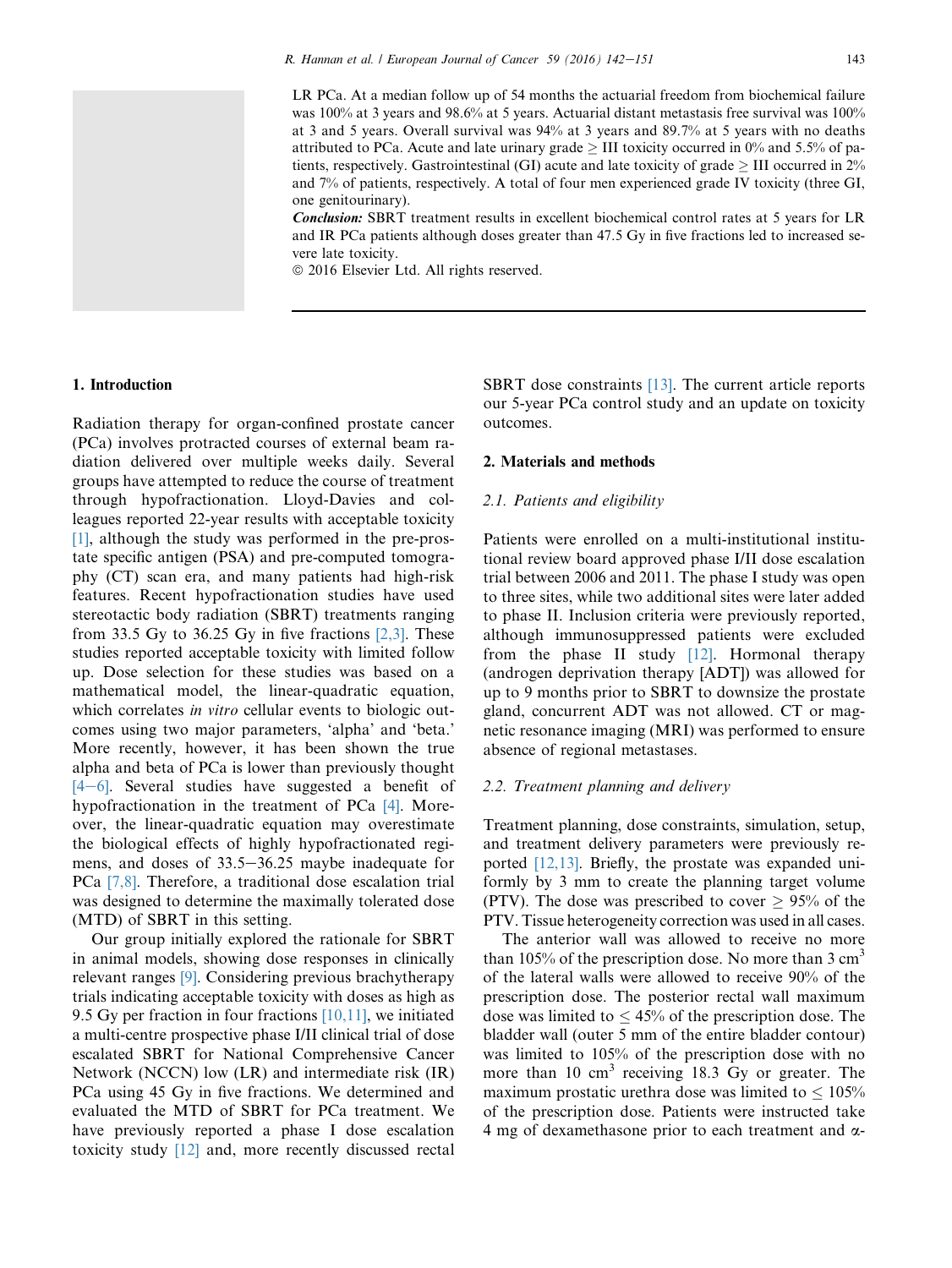blocker (i.e. tamsulosin) was given for 6 weeks at the start of treatment.

# 2.3. Toxicity assessments

Toxicity was defined using the National Cancer Institute Common Toxicity Criteria for Adverse Events v. 3.0. Acute and delayed toxicities were defined before trial activation as follows: 1) toxicity occurring less than 270 d from treatment and 2) persistent or new toxicities greater than or equal to 270 d after treatment, respectively. American Urological Association Symptom Score (AUASS) and Expanded Prostate Cancer Index Composite (EPIC) bowel, urinary, hormonal, and sexual scores were measured at each follow up and documented for a total of 18 months after treatment, through quality of life (QOL) questionnaires. After 18 months, urinary function, rectal function, and sexual function data were documented without questionnaires.

## 2.4. Study end-points

The design and end-points of the phase I study were previously reported [\[12\]](#page-8-0). The primary end-point of the phase II study was to determine late gastrointestinal (GI)/genitourinary (GU) treatment side-effects, while secondary end-points included biochemical control, disease specific survival, and overall survival (OS). Since the MTD was not reached in phase I, the phase II portion was started at 50 Gy in five fractions and designed to enrol 45 patients.

The phase II component was designed to test whether late GU/GI toxicity at  $270-540$  d from the start of treatment following the protocol treatment is above 10%. The sample size was determined such that the probability of rejecting the treatment because of excessive late toxicity is 90% if the true late toxicity rate is 23% or higher. Assuming an exponential distribution for time from the end of the acute period to the occurrence of late toxicity, the hazard rate for the expected 10% toxicity rate and the unacceptable 23% toxicity rate is 0.006/month and 0.015/month, respectively. Following the asymptotic property of the observed hazard and using Z-test for the logarithm of the hazard ratio, we require 12 cases with severe late GU/GI toxicity. Thus, 47 patients were required to have a statistical power of 90% with a one-sided significance level of 0.05.

PSA measurement, history, and physical examination were conducted in patients every 3 months for year 1, every 6 months for years 2 and 3, and yearly starting at 4 years after treatment. The ASTRO-Phoenix failure definition was used for biochemical control [\[14\].](#page-8-0) The Kaplan-Meier method was used to estimate freedom from biochemical failure (FFBF), distant metastasis free survival, and OS. Intergroup comparisons for QOL data were performed using one-way analysis of variance (ANOVA) with Tukey's correction or mixed-model ANOVAs.

# 3. Results

A total of 47 patients were recruited to the phase I study, although two withdrew consent before treatment. An additional patient had Gleason 9 disease upon pathology review and was excluded from the analysis. The phase II portion included 47 additional patients for a total of 91 analysable patients. Demographic information is summarised in [Table 1](#page-3-0).

#### 3.1. Biochemical outcomes

For the phase I study, the median follow up was 74 months, 72 months, and 66 months for the 45 Gy, 47.5 Gy, and 50 Gy arms, respectively. For the phase II study the median follow up was 47.5 months with a pooled total of 54 months (range  $1-90$  months). Of note, a total of 15 patients (16.5%) received ADT for downsizing the prostate ([Table 1](#page-3-0)). The median pre-treatment PSA for the entire cohort was  $5.4$  (range  $0.73-16.2$ ). Following SBRT, PSA gradually decreased with a median nadir of 0.125 at 42 months, as showed by normalised PSA kinetics ([Fig. 1\)](#page-3-0). Six weeks after treatment, the median PSA value for all patients was 2.19 (2.19 without ADT, 2.09 with ADT), indicating a 60% reduction. There was no difference in PSA kinetics noted between treatment cohorts. PSA bounce was noted in 19 (18.4%) patients [\[15\]](#page-8-0); PSA bounce was detected in 17 patients after 12 months from treatment, while the remainder exhibited it at 18 months. Four bounces occurred in the 45 Gy group, two in the 47.5 Gy group, and the remainder in the 50 Gy group.

FFBF was 100% for all patients at 3 years [\(Fig. 2\)](#page-3-0). Actuarial FFBF was 98.6% for the entire cohort, 90.9% for the 45 Gy group with one failure, and 100% for the 47.5 Gy and 50 Gy cohorts at 5 years [\(Fig. 2\)](#page-3-0). When parsed by the NCCN risk group, FFBF rates were 100% for LR patients ( $n = 33$ ) and 98% for IR patients  $(n = 58)$  at 5 years. Using the older three-successiverises method of biochemical failure, the FFBF remained unchanged [\[16\].](#page-8-0)

#### 3.2. Survival

The actuarial OS rates for the 45 Gy, 47.5 Gy, and 50 Gy arms of the phase I study were 79%, 85%, and 92%, respectively, at 3 years. The 3-year OS for the phase II study was 100% and for the entire cohort was 94%. Actuarial OS rates for the 45 Gy, 47.5 Gy, and 50 Gy arms of the phase I study were 71.5%, 85%, and 92%, respectively, at 5 years. The OS for phase II patients was 98% at 5 years, and the 5-year OS for all patients was 89.7%. PCa-specific survival was 100% for all cohorts as none of the deaths were attributed to PCa-related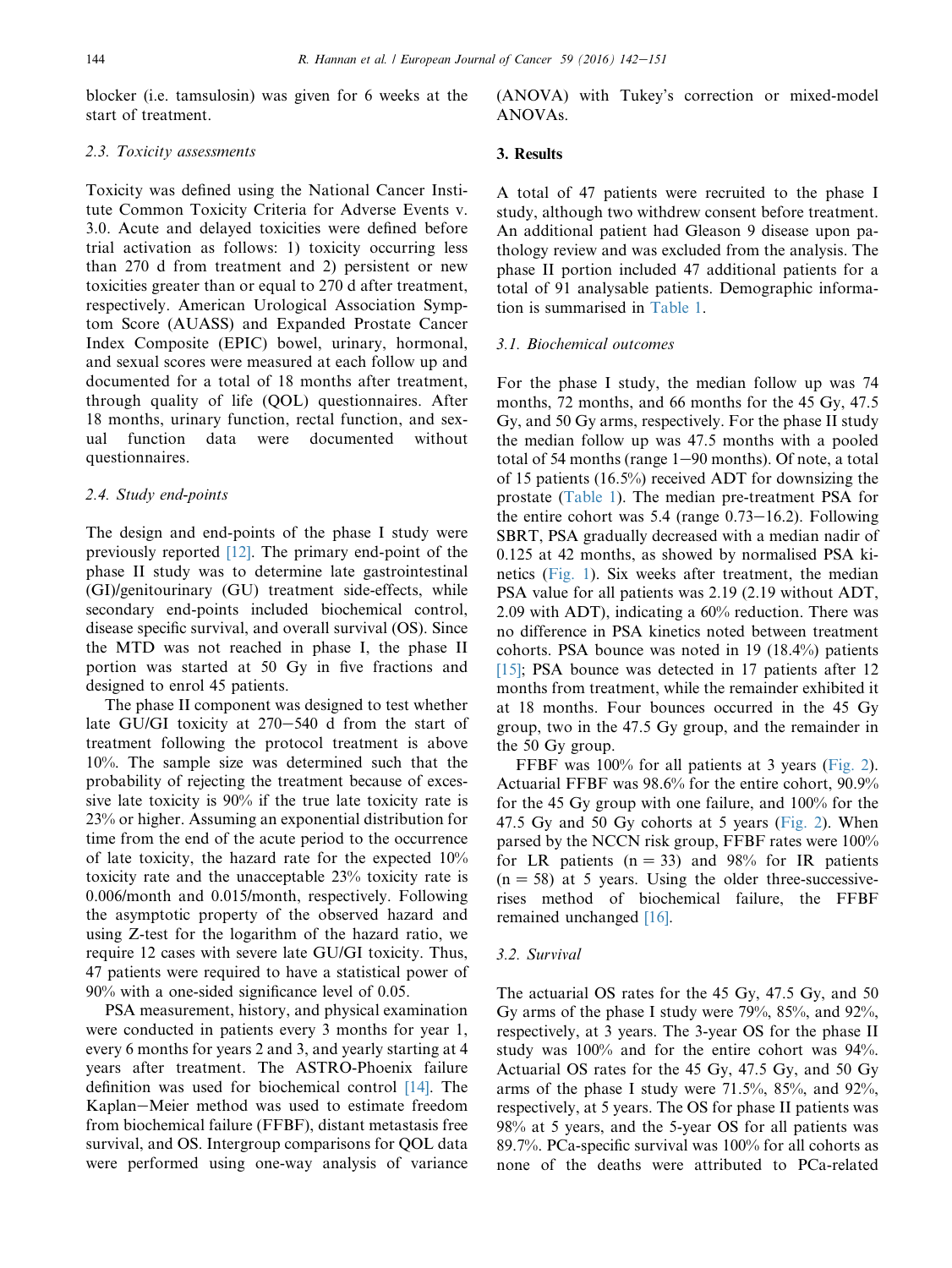<span id="page-3-0"></span>Table 1 Patient characteristics.

| Characteristic                | $45 \text{ Gy}$          |               | 47.5 Gy          |               | $50 \text{ Gy}$  |         | Phase II         |               | Total          |               |
|-------------------------------|--------------------------|---------------|------------------|---------------|------------------|---------|------------------|---------------|----------------|---------------|
|                               | No.                      | $\frac{0}{0}$ | No.              | $\frac{0}{0}$ | No.              | $\%$    | No.              | $\frac{0}{0}$ | No.            | $\frac{0}{0}$ |
| Number of patients            | 15                       | 16.5%         | 15               | 16.5%         | 14               | 15.4%   | 47               | 51.6%         | 91             | 100.0%        |
| Follow up, months             |                          |               |                  |               |                  |         |                  |               |                |               |
| Median                        | 74                       |               | 72               |               | 66               |         | 47.5             |               | 54             |               |
| Range                         | $4 - 94$                 |               | $1 - 90$         |               | $3 - 73$         |         | $1 - 64$         |               | $1 - 90$       |               |
| Age, years                    |                          |               |                  |               |                  |         |                  |               |                |               |
| Median                        | 67                       |               | 67               |               | 67               |         | 65               |               | 66             |               |
| Range                         | $55 - 82$                |               | $58 - 76$        |               | $53 - 78$        |         | $52 - 80$        |               | $53 - 80$      |               |
| Prostate size cm <sup>3</sup> |                          |               |                  |               |                  |         |                  |               |                |               |
| Median                        | 31                       |               | 38               |               | 30               |         | 35               |               | 33             |               |
| Range                         | $19 - 60$                |               | $17 - 52$        |               | $17 - 55$        |         | $12 - 59$        |               | $12 - 59$      |               |
| <b>AUA</b> score              |                          |               |                  |               |                  |         |                  |               |                |               |
| Median                        | 4.5                      |               | $\overline{4}$   |               | $\overline{7}$   |         | 5                |               | 5              |               |
| Range                         | $0 - 15$                 |               | $0 - 13$         |               | $2 - 12$         |         | $5 - 14$         |               | $0 - 15$       |               |
| <b>PSA</b>                    |                          |               |                  |               |                  |         |                  |               |                |               |
| Median                        | 6.4                      |               | 5.7              |               | 4.5              |         | 5.3              |               | 5.4            |               |
| Range                         | $3.3 - 12.4$             |               | $1.3 - 11.5$     |               | $0.2 - 7.9$      |         | $0.73 - 16.2$    |               | $0.2 - 16.2$   |               |
| T-stage                       |                          |               |                  |               |                  |         |                  |               |                |               |
| T <sub>1c</sub>               | 11                       | 73.3%         | 13               | 86.7%         | 8                | 57.1%   | 31               | 66.0%         | 63             | 69.2%         |
| T <sub>2a</sub>               | $\mathbf{1}$             | 6.7%          | $\mathbf{1}$     | 6.7%          | 4                | 28.6%   | 14               | 29.8%         | 20             | 22.0%         |
| T <sub>2</sub> b              | 3                        | $20.0\%$      | $\mathbf{1}$     | 6.7%          | $\mathfrak{2}$   | 14.3%   | 3                | 6.4%          | 8              | 8.8%          |
| <b>Gleason</b>                |                          |               |                  |               |                  |         |                  |               |                |               |
| $6(3+3)$                      | 4                        | 26.7%         | $\,$ 8 $\,$      | 53.3%         | 9                | 64.3%   | $22\,$           | 46.8%         | 43             | 47.3%         |
| $7(3+4)$                      | 8                        | 53.3%         | 5                | 33.3%         | 3                | 21.4%   | 17               | 36.2%         | 33             | 36.3%         |
| $7(4+3)$                      | 3                        | 20.0%         | $\overline{c}$   | 13.3%         | $\overline{c}$   | 14.3%   | 8                | 17.0%         | 15             | 16.5%         |
| <b>ADT</b> use                |                          |               |                  |               |                  |         |                  |               |                |               |
| Yes                           | $\overline{\mathcal{L}}$ | 26.7%         | $\overline{c}$   | 13.3%         | $\overline{4}$   | 28.6%   | 5                | 10.6%         | 15             | 16.5%         |
| N <sub>o</sub>                | 11                       | 73.3%         | 13               | 86.7%         | 10               | 71.4%   | 42               | 89.4%         | 76             | 83.5%         |
| <b>NCCN</b> risk              |                          |               |                  |               |                  |         |                  |               |                |               |
| Low                           | 3                        | 20.0%         | $\,$ 8 $\,$      | 53.3%         | 7                | 50.0%   | 15               | 31.9%         | 33             | 36.3%         |
| Intermediate                  | 12                       | 80.0%         | $\overline{7}$   | 46.7%         | $\tau$           | 50.0%   | 32               | 68.1%         | 58             | 63.7%         |
| <b>Treatment site</b>         |                          |               |                  |               |                  |         |                  |               |                |               |
| A                             | 14                       | 93.3%         | 8                | 53.3%         | 9                | 64.3%   | 27               | 57.4%         | 58             | 63.7%         |
| $\, {\bf B}$                  | $\mathbf{1}$             | 6.7%          | 4                | 26.7%         | 4                | 28.6%   | 11               | 23.4%         | 20             | 22.0%         |
| $\mathbf C$                   | $\overline{0}$           | 0.0%          | 3                | 20.0%         | 1                | 7.1%    | $\boldsymbol{0}$ | $0.0\%$       | $\overline{4}$ | 4.4%          |
| D                             | $\boldsymbol{0}$         | 0.0%          | $\boldsymbol{0}$ | $0.0\%$       | $\boldsymbol{0}$ | $0.0\%$ | 7                | 14.9%         | 7              | 7.7%          |
| $\mathbf E$                   | $\overline{0}$           | 0.0%          | $\mathbf{0}$     | $0.0\%$       | $\boldsymbol{0}$ | $0.0\%$ | $\overline{2}$   | 4.3%          | $\mathfrak{2}$ | 2.2%          |

A -University of Texas Southwestern Medical Center, B - University of Minnesota, C - Prairie Lakes Hospital, D - University of Colorado, E -Orlando Health, AUA - American Urology Association, ADT - Androgen Deprivation Therapy.





Fig. 1. Mean normalised PSA. PSA values were normalised against respective pre-treatment levels; the mean of the normalised PSA value is presented for each time point. PSA measurements were taken at initial treatment, 6 weeks after treatment, then every 3 months for the first year, every 6 months for years 2 through 4, and yearly thereafter. Median time to nadir was 42 months, with a nadir value of 0.125.

Fig. 2. FFBF Kaplan-Meier curves for individual dose levels. A single biochemical failure was observed in the 45 Gy arm after 3 years, resulting in actuarial rates of 100% and 98.6% at 3 and 5 years, respectively. No deaths in the study were attributed to prostate cancer or treatment related illnesses.  $FFBF = freedom$ from biochemical failure.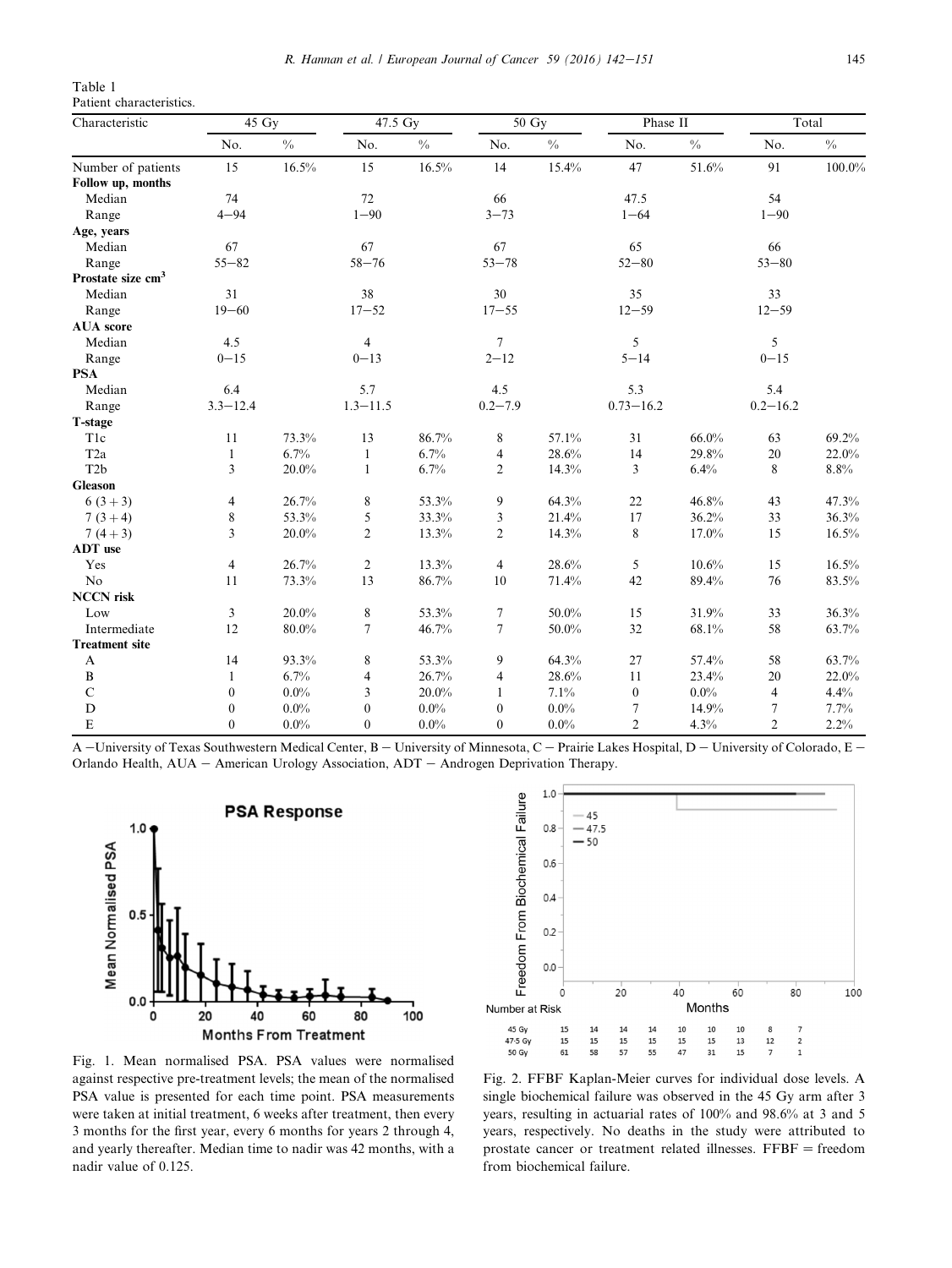| Grade | $45 \text{ Gy}$ |                                               |               |                  |      |                        |                |                | 47.5 Gy |                                                                                                                                                                                                                                                                                                                                                      |       |       |                 |       |                                                            | 50Gy           |                                                                            |               |       |                                                                     |      |                                                                                                                                                |
|-------|-----------------|-----------------------------------------------|---------------|------------------|------|------------------------|----------------|----------------|---------|------------------------------------------------------------------------------------------------------------------------------------------------------------------------------------------------------------------------------------------------------------------------------------------------------------------------------------------------------|-------|-------|-----------------|-------|------------------------------------------------------------|----------------|----------------------------------------------------------------------------|---------------|-------|---------------------------------------------------------------------|------|------------------------------------------------------------------------------------------------------------------------------------------------|
|       |                 |                                               |               |                  |      | <b>Fastrointestina</b> |                |                |         |                                                                                                                                                                                                                                                                                                                                                      |       |       | Gastrointestina |       |                                                            |                | ienitourinary                                                              |               |       | Gastrointestinal                                                    |      |                                                                                                                                                |
|       | smo             |                                               | Late          |                  | cute |                        | $_{\rm 14c}$   |                | Acute   |                                                                                                                                                                                                                                                                                                                                                      | Late  | Acute |                 | Late  |                                                            | Acute          |                                                                            | Late          | Acute |                                                                     | Late |                                                                                                                                                |
|       |                 |                                               | $\frac{1}{2}$ |                  |      |                        | $\overline{Q}$ |                |         | No. %                                                                                                                                                                                                                                                                                                                                                | No. % |       | No. %           | No. % |                                                            |                | No. $\%$                                                                   | No. %         |       | No. %                                                               |      | No. $\frac{\%}{\%}$<br>$\frac{39}{19}$<br>$\frac{63.9\%}{8.2\%}$<br>$\frac{8.2\%}{18.0\%}$<br>$\frac{18.6\%}{18.3\%}$<br>$\frac{3.3\%}{3.3\%}$ |
|       |                 | 3.3%                                          |               | 53.3%            |      | 53.3%                  |                | 93.3%          |         | $\frac{1}{3}$<br>$\frac{1}{3}$<br>$\frac{1}{3}$<br>$\frac{1}{3}$<br>$\frac{1}{3}$<br>$\frac{1}{3}$<br>$\frac{1}{3}$<br>$\frac{1}{3}$<br>$\frac{1}{3}$<br>$\frac{1}{3}$<br>$\frac{1}{3}$<br>$\frac{1}{3}$<br>$\frac{1}{3}$<br>$\frac{1}{3}$<br>$\frac{1}{3}$<br>$\frac{1}{3}$<br>$\frac{1}{3}$<br>$\frac{1}{3}$<br>$\frac{1}{3}$<br>$\frac{1}{3}$<br> |       |       |                 |       | $60.0%$<br>$33.3%$<br>$6.7%$<br>$6.0%$<br>$6.0%$<br>$6.0%$ | $\frac{13}{2}$ |                                                                            | $\frac{8}{2}$ |       |                                                                     |      |                                                                                                                                                |
|       |                 | 13.3%                                         |               | 26.7%            |      | 40.0%                  |                | $6 - 7\%$      |         |                                                                                                                                                                                                                                                                                                                                                      |       |       |                 |       |                                                            |                | $3\%$<br>$7\%$ $3\%$<br>$5\%$ $3\%$<br>$5\%$ $3\%$<br>$5\%$<br>$5\%$ $3\%$ |               |       | $34.4%$<br>$3.6%$<br>$3.6%$<br>$3.6%$<br>$3.6%$<br>$3.6%$<br>$3.6%$ |      |                                                                                                                                                |
|       |                 | 33.3%                                         |               | $20\!\cdot\!0\%$ |      | $6.7\%$                |                | $0.0\%$        |         |                                                                                                                                                                                                                                                                                                                                                      |       |       |                 |       |                                                            |                |                                                                            |               |       |                                                                     |      |                                                                                                                                                |
|       |                 | $0.0\%$                                       |               | $0.0\%$          |      | $0.0\%$                |                | $\dot{9}$      |         |                                                                                                                                                                                                                                                                                                                                                      |       |       |                 |       |                                                            |                |                                                                            |               |       |                                                                     |      |                                                                                                                                                |
|       |                 | $0.0\%$                                       |               | $0.0\%$          |      | $0.0\%$                |                | $0^\circ$      |         |                                                                                                                                                                                                                                                                                                                                                      |       |       |                 |       |                                                            |                |                                                                            |               |       |                                                                     |      |                                                                                                                                                |
|       |                 | $0.0\%$                                       |               | $0.0\%$          |      | $0.0\%$                |                | $\ddot{\cdot}$ |         |                                                                                                                                                                                                                                                                                                                                                      |       |       |                 |       |                                                            |                |                                                                            |               |       |                                                                     |      |                                                                                                                                                |
|       |                 | $GU =$ genitourinary. $GI =$ gastrointestinal |               |                  |      |                        |                |                |         |                                                                                                                                                                                                                                                                                                                                                      |       |       |                 |       |                                                            |                |                                                                            |               |       |                                                                     |      |                                                                                                                                                |

Table 2<br>Cumulative acute and late GU and GI toxicities by dose levels. Cumulative acute and late GU and GI toxicities by dose levels.

illness. The actuarial metastases-free survival rate for all patients was also 100% at 3 and 5 years.

#### 3.3. Toxicity

Acute and late toxicities are reported in Table 2. No acute grade III or higher GU toxicities were noted. Late grade III GU toxicity consisting of grade III cystitis was noted in 4.4% of patients. A single late grade IV urinary toxicity consisting of cystitis requiring ureteroileal diversion was observed. Actuarial toxicity for late grade  $\geq$  III GU toxicity at 5 years for all patients is 6% [\(Fig. 3\)](#page-5-0). Grade III or higher acute GI toxicity was detected in 2% of patients. One patient experienced rectal pain requiring diverting colostomy; toxicity occurred 212 d after treatment and continued into the late period counting as both acute and late toxicity. Another patient was admitted for rectal bleeding and diagnosed with Dieulafoy's lesion on the posterior wall of the rectum. It was unclear whether this was related to radiation treatment or a solitary ulcer from rectal prolapse. Collectively, grade III or greater late GI toxicity was observed in 6.8% of patients [\(Fig. 3](#page-5-0)). Only one grade IV GI toxicity, requiring intensive care unit admission for rectal bleeding, was observed out of the 15 patients treated in the phase I 50 Gy arm. Actuarial late grade  $\geq$  III toxicity at 5 years is estimated at 8% [\(Fig. 3\)](#page-5-0). Grade II or higher erectile dysfunction (ED) was reported in 25.6% of men with potency before treatment at 55 months follow up; median time to onset was 296 d. Grade III ED was only detected in two men.

## 3.4. Quality of life

QOL data were assessed using the AUASS and EPIC bowel, urinary, hormonal, and sexual function scoring systems. Patient compliance with EPIC and AUASS questionnaires was initially greater than 90%, but decreased significantly by 18 months after treatment. Repeated measures mixed-model ANOVAs were performed to account for data loss, revealing a significant decrease in all four EPIC domains and AUASS over time. Intergroup comparisons were also performed at each time point; no differences were noted among dose levels for the EPIC domain or AUASS (Fig.  $4A-D$ ).

# 4. Discussion

SBRT has become increasingly common to treat men with PCa despite the lack of long-term follow up prospective trials demonstrating its efficacy. We report 5 year results of a phase I/II prospective study of SBRT in men with LR and IR PCa.

We found a 3-year actuarial FFBF of 100% with a median follow up of 54 months for the entire cohort [\(Fig. 2\)](#page-3-0) by either using the ASTRO-Phoenix definition or the older three-successive-rises method  $[16]$ . We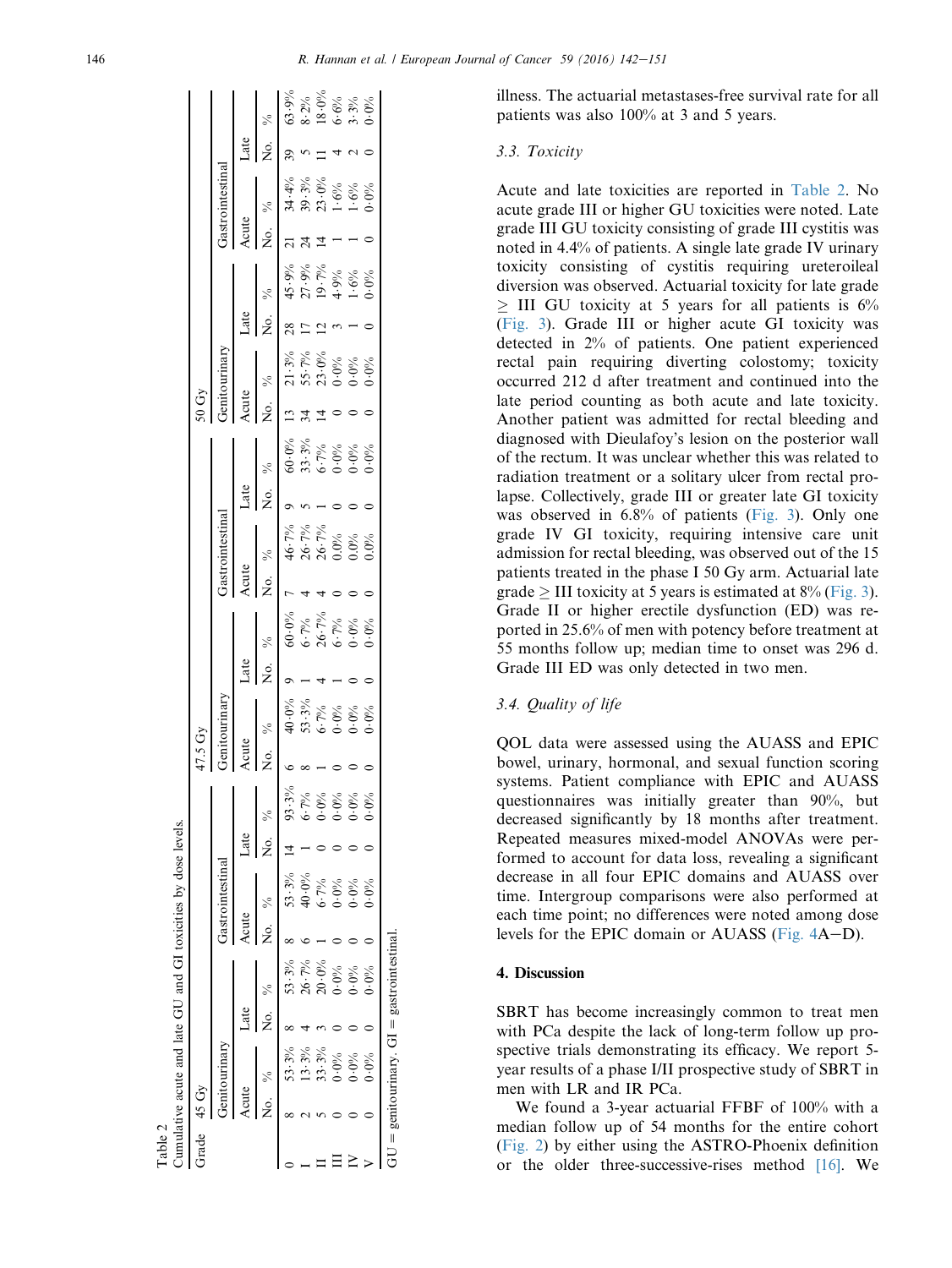<span id="page-5-0"></span>

Fig. 3. Actuarial (A) and crude (B) genitourinary and gastrointestinal (C,D) toxicity. Actuarial grade III or greater GU toxicity was found to be 6% at 5 years whereas the crude rate of toxicity was found to be 5.5%. Actuarial grade III or greater late GI toxicity was found to be 8% whereas the crude rate was 6.6%. GU = genitourinary; GI = gastrointestinal.

acknowledge that 5 year efficacy outcomes may be overestimated by our short follow up, but report a 98.6% FFBF. OS was lower than anticipated in the 45 Gy cohort but none of the deaths were attributable to treatment or PCa. Likely the low OS is related to chance and the older age of the treatment cohorts. The majority (64%) of the patients enrolled in this study were found to have IR PCa with 100% and 98% at 3 and 5 year FFBF rates. It is important to note that percent core positivity was not recorded and not all IR patients were enrolled in this trial; many of these patients may have been considered favourable IR, but 16% of patients were Gleason  $4 + 3$ . Only 14 (24%) of IR patients received a short course of ADT prior for prostate volume reduction. This outcome was favourable even in conventionally fractionated radiation therapy treated-patients who received a short course of ADT [\[17,18\]](#page-8-0). Prospective randomised trials are needed to assess if single modality SBRT treatment provides sufficient control for IR patients.

The patient who experienced biochemical recurrence had Gleason  $4 + 3$ , an initial PSA of 7.4, was staged clinically as T2b, and treated in the lowest dose arm. He presented a biopsy-confirmed internal iliac node with prostate adenocarcinoma. A prostate biopsy revealed two microscopic foci of a questionably viable tumour 3.4 years after treatment. Several studies have reported no improvement in outcomes with longer follow up in IR PCa patients previously treated with SBRT doses lower than 40 Gy  $[2,3,19,20]$ . Higher doses (as those reported in this study) may be needed for increased biochemical control of biologically aggressive disease. Conventionally fractionated and intensity modulated radiation therapy (IMRT) dose escalation studies reported 5-year FFBF rates between 69 and 76% [\[21,22\].](#page-8-0) Radical prostatectomy (RP) series indicated 5-year recurrence-free survival rates between 65 and 84% [\[23\]](#page-8-0) for IR PCa. Modestly hypofractionated regimens report FFBF rates of 82 and 90% in LR and IR respectively [\[18,24\]](#page-8-0). The current study demonstrates improved results compared to previously published data, regardless of modality.

One prospective study in 40 patients reported a median follow up of 41 months and a FFBF rate of 90% after SBRT with 33.5 Gy in five fractions using the ASTRO-Phoenix definition, but only 70% using the three-consecutive-rises method [\[3\].](#page-7-0) A second prospective series conducted in 67 patients indicated a median follow up of 2.7 years and a 4-year FFBF rate of 94% after a five-fraction treatment dose of 36.25 Gy in LR patients [\[2\].](#page-7-0) Prospective registry and retrospective studies have shed light on the efficacy of SBRT for PCa. In a series of SBRT for LR and IR PCa treated with 36.25 Gy in five fractions, Katz et al [\[20\]](#page-8-0) reported a 7 year FFBF of 93.7% with a median follow up of 72 months. Failure rates stratified by NCCN risk groups revealed 95.9% and 89.3% FFBF rates for LR and IR, respectively. Further sub-group analysis revealed Gleason  $4 + 3$  patients had the lowest FFBF with a 7-year outcome of 84.3%. In a large multi-centre registry trial, Freeman et al. reported a 92% 2-year FFBF rate in a mixed population of 2000 PCa patients of mixed risk-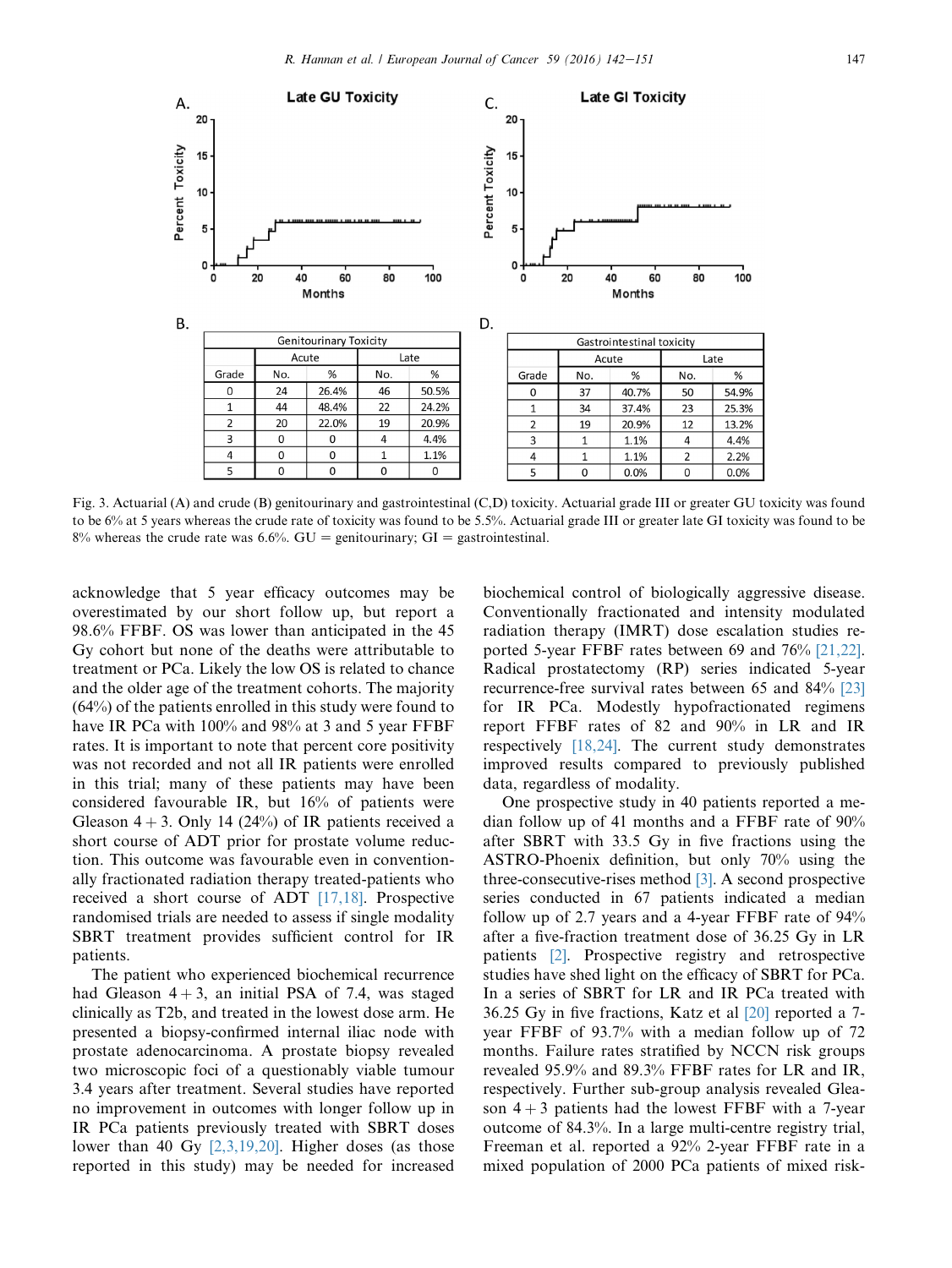<span id="page-6-0"></span>

Fig. 4. EPIC urinary (A), bowel (B), sexual function (C), hormone (D), and AUA symptom (E) scores over time by treatment arm. The repeated measure mixed-model ANOVA revealed significant score decreases over time in all three EPIC domains and AUASS. Treatment comparisons were performed by dose level for all scoring domains and systems using the one-way ANOVA with Tukey's correction. No differences were found among dose levels or study phases in any domain or group. N denotes the number of questionnaires completed at each time point. EPIC = Expanded Prostate Cancer Index Composite. AUASS = American Urology Association Symptom Score.  $ANOVA =$  Analysis of Variance.

groups mostly treated with SBRT monotherapy [\[25\]](#page-8-0). A 2-year FFBF rate of 85% was found in the IR group. Lastly, Chen et al [\[19\]](#page-8-0) reported a 99% FFBF with a median follow up of 2.4 years in a mixed population of 100 PCa patients treated with and without androgen suppression and SBRT of  $35-36.25$  Gy in five fractions.

Reported rates of acute grade II urinary toxicity were 19–35%, acute grade III toxicities were  $0-6\%$ , late grade II GU toxicities were  $17-31\%$ , and late grade III toxicities were  $2-5%$  when doses of 35-40Gy in five fractions were used  $[3,15,19,26-28]$  $[3,15,19,26-28]$ . The cumulative acute grade II GU toxicity rate in this study was 22% with no reported acute grade III toxicity. Fourteen out of 20 of these toxicities were observed in the 50 Gy arm.

We also report crude and actuarial late grade III GU toxicity rate of 4.4% and 6% respectively with one  $(1.1\%)$  reported grade IV toxicity, all in the 50 Gy arm [\(Fig. 3](#page-5-0)). While our study is comparable with previously reported SBRT series, 50 Gy induced a small increase in acute GU toxicity. The GU toxicity profile in this study is modestly higher than conventionally fractionated dose escalated radiation treatments [\[29\].](#page-8-0)

Previous SBRT studies reported acute grade II GI toxicity rates of  $0-14\%$ , grade III of  $0-5\%$ , late grade II of  $0-15%$ , and late grade III of  $0-5%$  using doses of 35–40 Gy  $[3,15,19,26-28]$  $[3,15,19,26-28]$ . Doses of 45 and 47.5 Gy are comparable to the reported toxicities but 50 Gy resulted in one  $(1.6\%)$  acute and two  $(3.3\%)$  late grade IV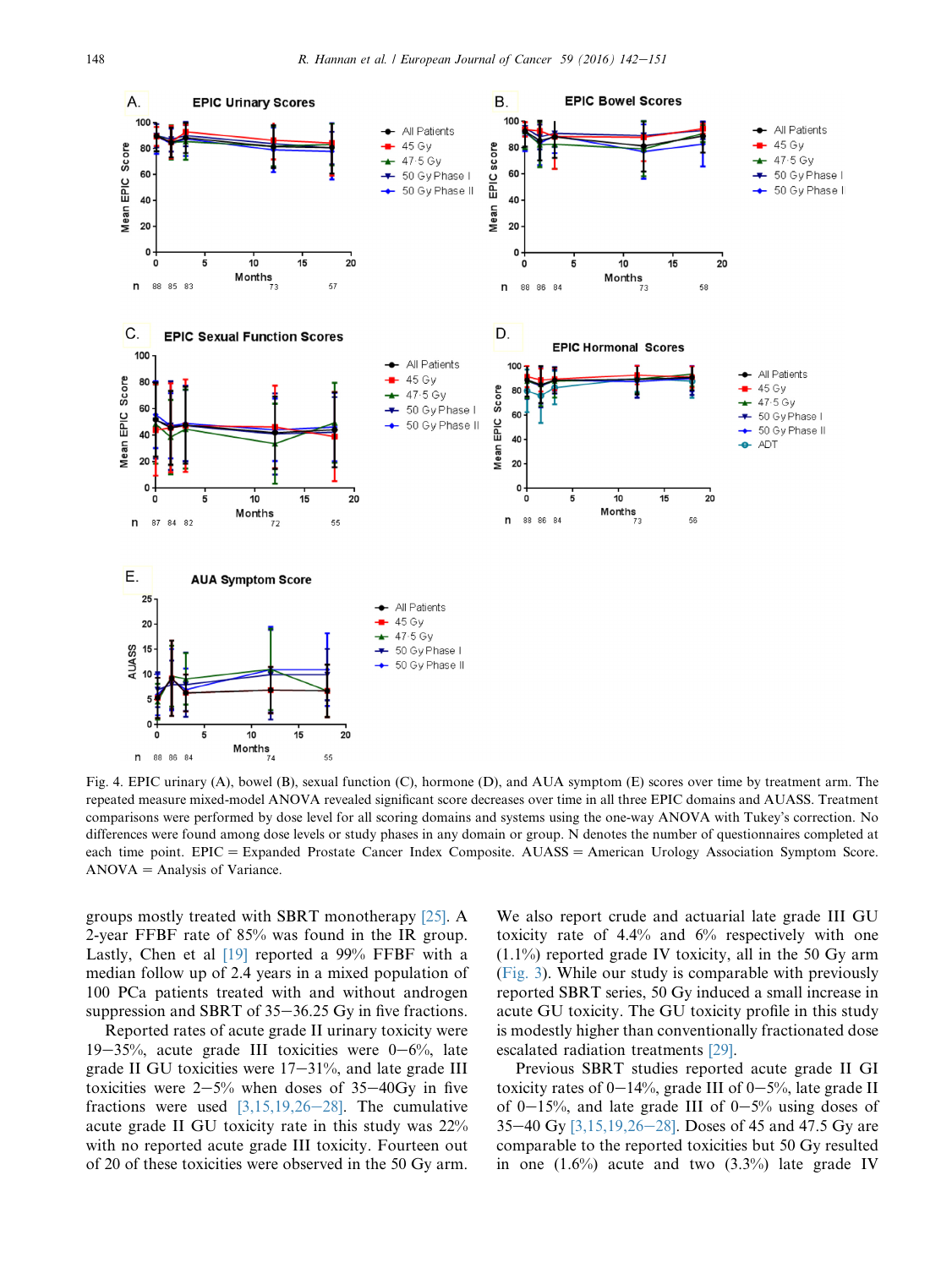<span id="page-7-0"></span>toxicities. In all cases but one, patients developed ulceration of the rectum requiring diverting colostomy. We have extensively analysed the rectal dosimetry of all patients and demonstrated that grade III or higher rectal toxicity occurred when  $>3$  cm<sup>3</sup> of the rectal wall received 50 Gy,  $>35\%$  of the rectal wall circumference received 39 Gy and  $> 50\%$  circumference of the rectal wall received 24 Gy [\[13\]](#page-8-0). When compared to dose escalation and image-guided IMRT, late GI toxicities of 45 and 47.5 Gy dose levels were modestly higher  $[29-32]$  $[29-32]$  $[29-32]$ . While the toxicity in the lower dose arms is comparable to those reported elsewhere it is important to note that the small numbers from the phase I portion may underestimate the overall toxicity rates.

Our centre has recently initiated a PCa SBRT study at 45 Gy in five fractions (NCT02353832) using a biodegradable spacer injected between the prostate and the rectum to eliminate all rectal toxicity  $[33]$ . Other approaches have been taken to avoid toxicity such as simultaneous lesion directed boosts. Initial pilot studies report acute grade III GI and GU toxicity rates of 2 and 8% respectively which are similar to whole gland techniques. It is important to note that this method is highly dependent on MRI with reported success rates between 28 and 90% in identifying lesions [\[34,35\].](#page-8-0) The FLAME and SPARC (NCT02145494) trials will further determine the safety and efficacy of this treatment method [\[36\].](#page-8-0)

Reported ED rates were as high as 40% with conventionally fractionated radiation treatments [\[37,38\].](#page-8-0) A systematic review of RP techniques reported potency rates of  $11-40\%$  for open,  $13-56\%$  for unilateral and  $31-84\%$  for bilateral nerve sparing RP [\[39\].](#page-8-0) The 25.6% ED rate in this study is encouraging even when compared to other SBRT studies [\[17,40\].](#page-8-0) The QOL analysis of this study was limited by low questionnaire compliance. Recent studies reported that QOL can be affected up to 3 years from SBRT treatment, whereas our study was limited to 18 months [\[41\]](#page-9-0).

In the phase I study only one patient had grade III rectal toxicity at 50 Gy for a crude rate of 6.7%. The patient was on immunosuppression and toxicity developed 9 months after treatment. The 50 Gy cohort had a similar crude rate of late GI toxicity which suggests the number of patients with toxicity is a result of the increased number of patients. The phase II was designed such that if ten or more patients had severe toxicity the trial would be stopped. Though the current analysis still did not meet the stoppage rules, we recommend using doses less than 50 Gy. The patients with toxicity required significant surgical intervention as a result of treatment and the probability of toxicity is not warranted given the safety of modest hypofractionation with ADT or lower doses of SBRT [\[18\]](#page-8-0). The phase I study was designed to assess late toxicity at 9 months after radiation therapy however four of six late GI toxicities occurred greater than 9 months after treatment. Radiation trials in PCa present an interesting design challenge since the time to toxicity can be long. This study underscores the inherent flaws with traditional dose escalation studies and underscores the need for rigorous multi-phase studies in evaluation of new therapies regardless of modality.

We report the results of a prospective study of SBRT in men with LR and IR PCa. This study shows SBRT with doses of 45 and 47.5 Gy in five fractions results in high control rates and acceptable toxicity, however doses of 50 Gy results in high rates of late toxicity. Future studies will clarify the dose necessary to achieve appropriate balance between control and toxicity. Longer follow up and additional trials are necessary before SBRT can be accepted as a standard of care but are warranted given the promising results.

# Conflict of interest statement

All authors have no conflicts of interest to disclose.

## Acknowledgements

Role of funding source: The funding agency (US Department of Defense) was involved establishing guidelines for monitoring and received periodic progress reports.

The authors would like to sincerely thank Damiana Chiavolini for her assistance in preparation of this manuscript.

#### References

- [1] [Lloyd-Davies RW, Collins CD, Swan AV. Carcinoma of prostate](http://refhub.elsevier.com/S0959-8049(16)00129-5/sref1) [treated by radical external beam radiotherapy using hypo](http://refhub.elsevier.com/S0959-8049(16)00129-5/sref1)[fractionation. Twenty-two years' experience \(1962](http://refhub.elsevier.com/S0959-8049(16)00129-5/sref1)-[1984\). Urol](http://refhub.elsevier.com/S0959-8049(16)00129-5/sref1)ogy  $1990;36(2):107-11$ .
- [2] [King CR, Brooks JD, Gill H, Presti Jr JC. Long-term outcomes](http://refhub.elsevier.com/S0959-8049(16)00129-5/sref2) [from a prospective trial of stereotactic body radiotherapy for low](http://refhub.elsevier.com/S0959-8049(16)00129-5/sref2)[risk prostate cancer. Int J Radiat Oncol Biol Phys 2012;82\(2\):](http://refhub.elsevier.com/S0959-8049(16)00129-5/sref2)  $877 - 82.$  $877 - 82.$  $877 - 82.$  $877 - 82.$
- [3] [Madsen BL, Hsi RA, Pham HT, Fowler JF, Esagui L, Corman J.](http://refhub.elsevier.com/S0959-8049(16)00129-5/sref3) [Stereotactic hypofractionated accurate radiotherapy of the pros](http://refhub.elsevier.com/S0959-8049(16)00129-5/sref3)[tate \(SHARP\), 33.5 Gy in five fractions for localized disease: first](http://refhub.elsevier.com/S0959-8049(16)00129-5/sref3) [clinical trial results. Int J Radiat Oncol Biol Phys 2007;67\(4\):](http://refhub.elsevier.com/S0959-8049(16)00129-5/sref3)  $1099 - 105$  $1099 - 105$  $1099 - 105$ .
- [4] [Duchesne GM, Peters LJ. What is the alpha/beta ratio for pros](http://refhub.elsevier.com/S0959-8049(16)00129-5/sref4)[tate cancer? Rationale for hypofractionated high-dose-rate](http://refhub.elsevier.com/S0959-8049(16)00129-5/sref4) brachytherapy. Int J Radiat Oncol Biol Phys  $1999;44(4):747-8$  $1999;44(4):747-8$ .
- [5] [Fowler JF, Ritter MA, Chappell RJ, Brenner DJ. What hypo](http://refhub.elsevier.com/S0959-8049(16)00129-5/sref5)[fractionated protocols should be tested for prostate cancer? Int J](http://refhub.elsevier.com/S0959-8049(16)00129-5/sref5) [Radiat Oncol Biol Phys 2003;56\(4\):1093](http://refhub.elsevier.com/S0959-8049(16)00129-5/sref5)-[104](http://refhub.elsevier.com/S0959-8049(16)00129-5/sref5).
- [6] [Dasu A, Toma-Dasu I. Prostate alpha/beta revisited](http://refhub.elsevier.com/S0959-8049(16)00129-5/sref6)  $-$  [an analysis](http://refhub.elsevier.com/S0959-8049(16)00129-5/sref6) [of clinical results from 14 168 patients. Acta Oncol 2012;51\(8\):](http://refhub.elsevier.com/S0959-8049(16)00129-5/sref6)  $963 - 74$  $963 - 74$  $963 - 74$
- [7] [Puck TT, Marcus PI. Action of X-rays on mammalian cells. J Exp](http://refhub.elsevier.com/S0959-8049(16)00129-5/sref7) [Med 1956;103\(5\):653](http://refhub.elsevier.com/S0959-8049(16)00129-5/sref7)-[66](http://refhub.elsevier.com/S0959-8049(16)00129-5/sref7).
- [8] [Park C, Papiez L, Zhang S, Story M, Timmerman RD. Universal](http://refhub.elsevier.com/S0959-8049(16)00129-5/sref8) [survival curve and single fraction equivalent dose: useful tools in](http://refhub.elsevier.com/S0959-8049(16)00129-5/sref8) [understanding potency of ablative radiotherapy. Int J Radiat](http://refhub.elsevier.com/S0959-8049(16)00129-5/sref8) [Oncol Biol Phys 2008;70\(3\):847](http://refhub.elsevier.com/S0959-8049(16)00129-5/sref8)-[52.](http://refhub.elsevier.com/S0959-8049(16)00129-5/sref8)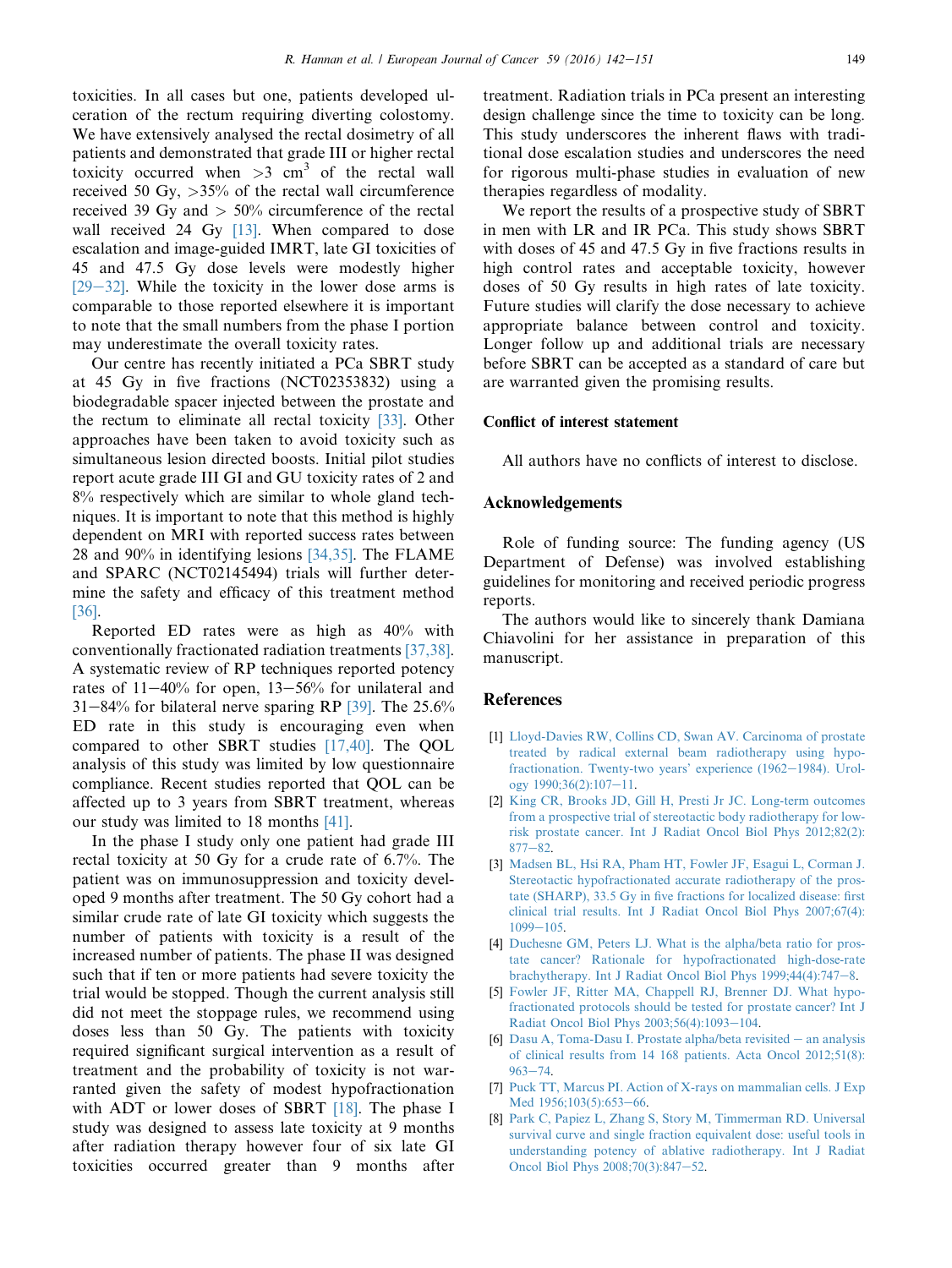- <span id="page-8-0"></span>[9] [Lotan Y, Stanfield J, Cho LC, Sherwood JB, Abdel-Aziz KF,](http://refhub.elsevier.com/S0959-8049(16)00129-5/sref9) [Chang CH, et al. Efficacy of high dose per fraction radiation for](http://refhub.elsevier.com/S0959-8049(16)00129-5/sref9) [implanted human prostate cancer in a nude mouse model. J Urol](http://refhub.elsevier.com/S0959-8049(16)00129-5/sref9)  $2006;175(5):1932-6.$  $2006;175(5):1932-6.$  $2006;175(5):1932-6.$  $2006;175(5):1932-6.$
- [10] [Martinez AA, Pataki I, Edmundson G, Sebastian E, Brabbins D,](http://refhub.elsevier.com/S0959-8049(16)00129-5/sref10) [Gustafson G. Phase II prospective study of the use of conformal](http://refhub.elsevier.com/S0959-8049(16)00129-5/sref10) [high-dose-rate brachytherapy as monotherapy for the treatment](http://refhub.elsevier.com/S0959-8049(16)00129-5/sref10) [of favorable stage prostate cancer: a feasibility report. Int J](http://refhub.elsevier.com/S0959-8049(16)00129-5/sref10) Radiat Oncol Biol Phys  $2001;49(1):61-9$ .
- [11] [Yoshioka Y, Suzuki O, Isohashi F, Seo Y, Okubo H,](http://refhub.elsevier.com/S0959-8049(16)00129-5/sref11) [Yamaguchi H, et al. High-Dose-Rate Brachytherapy as Mono](http://refhub.elsevier.com/S0959-8049(16)00129-5/sref11)[therapy for Intermediate- and High-Risk Prostate Cancer: Clin](http://refhub.elsevier.com/S0959-8049(16)00129-5/sref11)[ical Results for a Median 8-Year Follow-Up. Int J Radiat Oncol](http://refhub.elsevier.com/S0959-8049(16)00129-5/sref11) [Biol Phys 2015](http://refhub.elsevier.com/S0959-8049(16)00129-5/sref11).
- [12] [Boike TP, Lotan Y, Cho LC, Brindle J, DeRose P, Xie XJ, et al.](http://refhub.elsevier.com/S0959-8049(16)00129-5/sref12) [Phase I dose-escalation study of stereotactic body radiation](http://refhub.elsevier.com/S0959-8049(16)00129-5/sref12) [therapy for low- and intermediate-risk prostate cancer. J Clin](http://refhub.elsevier.com/S0959-8049(16)00129-5/sref12) Oncol  $2011:29(15):2020-6$  $2011:29(15):2020-6$ .
- [13] [Kim DW, Cho LC, Straka C, Christie A, Lotan Y, Pistenmaa D,](http://refhub.elsevier.com/S0959-8049(16)00129-5/sref13) [et al. Predictors of rectal tolerance observed in a dose-escalated](http://refhub.elsevier.com/S0959-8049(16)00129-5/sref13) [phase 1-2 trial of stereotactic body radiation therapy for prostate](http://refhub.elsevier.com/S0959-8049(16)00129-5/sref13) cancer. Int J Radiat Oncol Biol Phys  $2014;89(3):509-17$  $2014;89(3):509-17$ .
- [14] [Roach 3rd M, Hanks G, Thames Jr H, Schellhammer P,](http://refhub.elsevier.com/S0959-8049(16)00129-5/sref14) [Shipley WU, Sokol GH, et al. Defining biochemical failure](http://refhub.elsevier.com/S0959-8049(16)00129-5/sref14) [following radiotherapy with or without hormonal therapy in men](http://refhub.elsevier.com/S0959-8049(16)00129-5/sref14) [with clinically localized prostate cancer: recommendations of the](http://refhub.elsevier.com/S0959-8049(16)00129-5/sref14) [RTOG-ASTRO Phoenix Consensus Conference. Int J Radiat](http://refhub.elsevier.com/S0959-8049(16)00129-5/sref14) [Oncol Biol Phys 2006;65\(4\):965](http://refhub.elsevier.com/S0959-8049(16)00129-5/sref14)-[74.](http://refhub.elsevier.com/S0959-8049(16)00129-5/sref14)
- [15] [King CR, Brooks JD, Gill H, Pawlicki T, Cotrutz C, Presti Jr JC.](http://refhub.elsevier.com/S0959-8049(16)00129-5/sref15) [Stereotactic body radiotherapy for localized prostate cancer:](http://refhub.elsevier.com/S0959-8049(16)00129-5/sref15) [interim results of a prospective phase II clinical trial. Int J Radiat](http://refhub.elsevier.com/S0959-8049(16)00129-5/sref15) [Oncol Biol Phys 2009;73\(4\):1043](http://refhub.elsevier.com/S0959-8049(16)00129-5/sref15)-[8.](http://refhub.elsevier.com/S0959-8049(16)00129-5/sref15)
- [16] [Consensus statement: guidelines for PSA following radiation](http://refhub.elsevier.com/S0959-8049(16)00129-5/sref16) [therapy. American Society for Therapeutic Radiology and](http://refhub.elsevier.com/S0959-8049(16)00129-5/sref16) [Oncology Consensus Panel. Int J Radiat Oncol Biol Phys 1997;](http://refhub.elsevier.com/S0959-8049(16)00129-5/sref16)  $37(5):1035-41.$  $37(5):1035-41.$  $37(5):1035-41.$  $37(5):1035-41.$
- [17] [D'Amico AV, Manola J, Loffredo M, Renshaw AA,](http://refhub.elsevier.com/S0959-8049(16)00129-5/sref17) [DellaCroce A, Kantoff PW. 6-month androgen suppression plus](http://refhub.elsevier.com/S0959-8049(16)00129-5/sref17) [radiation therapy vs radiation therapy alone for patients with](http://refhub.elsevier.com/S0959-8049(16)00129-5/sref17) [clinically localized prostate cancer: a randomized controlled trial.](http://refhub.elsevier.com/S0959-8049(16)00129-5/sref17) JAMA  $2004:292(7):821-7$ .
- [18] [Dearnaley DP, S.I., Mossop H, Birtle AJ, Bloomfield DJ,](http://refhub.elsevier.com/S0959-8049(16)00129-5/sref18) [Cruickshank C, et al. Comparison of hypofractionated high-dose](http://refhub.elsevier.com/S0959-8049(16)00129-5/sref18) [intensity-modulated radiotherapy schedules for prostate cancer:](http://refhub.elsevier.com/S0959-8049(16)00129-5/sref18) [results from the phase III randomized CHHiP trial](http://refhub.elsevier.com/S0959-8049(16)00129-5/sref18) [\(CRUK/06/016\). in Genitourinary Cancers Symposium. 2016.](http://refhub.elsevier.com/S0959-8049(16)00129-5/sref18) [San Fransico, CA. J Clin Oncol 2016;34 \(suppl 2S; abstr 2\).](http://refhub.elsevier.com/S0959-8049(16)00129-5/sref18)
- [19] [Chen LN, Suy S, Uhm S, Oermann EK, Ju AW, Chen V, et al.](http://refhub.elsevier.com/S0959-8049(16)00129-5/sref19) [Stereotactic body radiation therapy \(SBRT\) for clinically local](http://refhub.elsevier.com/S0959-8049(16)00129-5/sref19)[ized prostate cancer: the Georgetown University experience.](http://refhub.elsevier.com/S0959-8049(16)00129-5/sref19) [Radiat Oncol 2013;8:58](http://refhub.elsevier.com/S0959-8049(16)00129-5/sref19).
- [20] [Katz AJ, Kang J. Stereotactic body radiotherapy as treatment for](http://refhub.elsevier.com/S0959-8049(16)00129-5/sref20) [organ confined low- and intermediate-risk prostate carcinoma, a](http://refhub.elsevier.com/S0959-8049(16)00129-5/sref20) [7-year study. Front Oncol 2014;4:240.](http://refhub.elsevier.com/S0959-8049(16)00129-5/sref20)
- [21] [Michalski JM, M.J., Purdy J, Bosch W, Bahary J, Lau HY, et al.](http://refhub.elsevier.com/S0959-8049(16)00129-5/sref21) [A randomized trial of 79.2Gy versus 70.2Gy radiation therapy](http://refhub.elsevier.com/S0959-8049(16)00129-5/sref21) [\(RT\) for localized prostate cancer. J Clin Oncol 2015;33\(Suppl. 7\).](http://refhub.elsevier.com/S0959-8049(16)00129-5/sref21) [abstr 4.](http://refhub.elsevier.com/S0959-8049(16)00129-5/sref21)
- [22] [Beckendorf V, Guerif S, Le Prise E, Cosset JM, Bougnoux A,](http://refhub.elsevier.com/S0959-8049(16)00129-5/sref22) [Chauvet B, et al. 70 Gy versus 80 Gy in localized prostate cancer:](http://refhub.elsevier.com/S0959-8049(16)00129-5/sref22) [5-year results of GETUG 06 randomized trial. Int J Radiat Oncol](http://refhub.elsevier.com/S0959-8049(16)00129-5/sref22) Biol Phys  $2011:80(4):1056-63$ .
- [23] [Han M, Partin AW, Pound CR, Epstein JI, Walsh PC. Long-term](http://refhub.elsevier.com/S0959-8049(16)00129-5/sref23) [biochemical disease-free and cancer-specific survival following](http://refhub.elsevier.com/S0959-8049(16)00129-5/sref23) [anatomic radical retropubic prostatectomy. The 15-year Johns](http://refhub.elsevier.com/S0959-8049(16)00129-5/sref23) [Hopkins experience. Urol Clin North Am 2001;28\(3\):555](http://refhub.elsevier.com/S0959-8049(16)00129-5/sref23)-[65](http://refhub.elsevier.com/S0959-8049(16)00129-5/sref23).
- [24] [Lee WR, Dignam JJ, Amin M, Bruner D, Low D, Swanson GP,](http://refhub.elsevier.com/S0959-8049(16)00129-5/sref42) [et al. NRG Oncology RTOG 0415: a Randomized Phase 3](http://refhub.elsevier.com/S0959-8049(16)00129-5/sref42)

[Noninferiority Study Comparing 2 Fractionation Schedules in](http://refhub.elsevier.com/S0959-8049(16)00129-5/sref42) [Patients with Low-Risk Prostate Cancer. Int J Radiat Oncol Biol](http://refhub.elsevier.com/S0959-8049(16)00129-5/sref42) Phys January  $2016;94(1):3-4$  $2016;94(1):3-4$  $2016;94(1):3-4$ .

- [25] [Freeman D, Dickerson G, Perman M. Multi-institutional registry](http://refhub.elsevier.com/S0959-8049(16)00129-5/sref25) [for prostate cancer radiosurgery: a prospective observational](http://refhub.elsevier.com/S0959-8049(16)00129-5/sref25) [clinical trial. Front Oncol 2014;4:369](http://refhub.elsevier.com/S0959-8049(16)00129-5/sref25).
- [26] [Oliai C, Lanciano R, Sprandio B, Yang J, Lamond J, Arrigo S,](http://refhub.elsevier.com/S0959-8049(16)00129-5/sref26) [et al. Stereotactic body radiation therapy for the primary treat](http://refhub.elsevier.com/S0959-8049(16)00129-5/sref26)[ment of localized prostate cancer. J Radiat Oncol 2013;2\(1\):](http://refhub.elsevier.com/S0959-8049(16)00129-5/sref26)  $63 - 70.$  $63 - 70.$  $63 - 70.$
- [27] [Tree AC, Ostler P, Hoskin P, Dankulchai P, Nariyangadu P,](http://refhub.elsevier.com/S0959-8049(16)00129-5/sref27) [Hughes RJ, et al. Prostate stereotactic body radiotherapy-first](http://refhub.elsevier.com/S0959-8049(16)00129-5/sref27) UK experience. Clin Oncol (R Coll Radiol)  $2014;26(12):757-61$  $2014;26(12):757-61$ .
- [28] [McBride SM, Wong DS, Dombrowski JJ, Harkins B, Tapella P,](http://refhub.elsevier.com/S0959-8049(16)00129-5/sref28) [Hanscom HN, et al. Hypofractionated stereotactic body radio](http://refhub.elsevier.com/S0959-8049(16)00129-5/sref28)[therapy in low-risk prostate adenocarcinoma: preliminary results](http://refhub.elsevier.com/S0959-8049(16)00129-5/sref28) [of a multi-institutional phase 1 feasibility trial. Cancer 2012;](http://refhub.elsevier.com/S0959-8049(16)00129-5/sref28)  $118(15):3681-90.$  $118(15):3681-90.$  $118(15):3681-90.$  $118(15):3681-90.$
- [29] [Spratt DE, Zumsteg ZS, Ghadjar P, Kollmeier MA, Pei X,](http://refhub.elsevier.com/S0959-8049(16)00129-5/sref29) [Cohen G, et al. Comparison of high-dose \(86.4 Gy\) IMRT vs](http://refhub.elsevier.com/S0959-8049(16)00129-5/sref29) [combined brachytherapy plus IMRT for intermediate-risk pros](http://refhub.elsevier.com/S0959-8049(16)00129-5/sref29)tate cancer. BJU Int  $2014;114(3):360-7$  $2014;114(3):360-7$ .
- [30] [Yu JB, Cramer LD, Herrin J, Soulos PR, Potosky AL, Gross CP.](http://refhub.elsevier.com/S0959-8049(16)00129-5/sref30) [Stereotactic body radiation therapy versus intensity-modulated](http://refhub.elsevier.com/S0959-8049(16)00129-5/sref30) [radiation therapy for prostate cancer: comparison of toxicity. J](http://refhub.elsevier.com/S0959-8049(16)00129-5/sref30) [Clin Oncol 2014;32\(12\):1195](http://refhub.elsevier.com/S0959-8049(16)00129-5/sref30)-[201](http://refhub.elsevier.com/S0959-8049(16)00129-5/sref30).
- [31] [Zelefsky MJ, Kollmeier M, Cox B, Fidaleo A, Sperling D, Pei X,](http://refhub.elsevier.com/S0959-8049(16)00129-5/sref31) [et al. Improved clinical outcomes with high-dose image guided](http://refhub.elsevier.com/S0959-8049(16)00129-5/sref31) [radiotherapy compared with non-IGRT for the treatment of](http://refhub.elsevier.com/S0959-8049(16)00129-5/sref31) [clinically localized prostate cancer. Int J Radiat Oncol Biol Phys](http://refhub.elsevier.com/S0959-8049(16)00129-5/sref31)  $2012:84(1):125-9.$  $2012:84(1):125-9.$  $2012:84(1):125-9.$
- [32] [Takeda K, Takai Y, Narazaki K, Mitsuya M, Umezawa R,](http://refhub.elsevier.com/S0959-8049(16)00129-5/sref32) [Kadoya N, et al. Treatment outcome of high-dose image-guided](http://refhub.elsevier.com/S0959-8049(16)00129-5/sref32) [intensity-modulated radiotherapy using intra-prostate fiducial](http://refhub.elsevier.com/S0959-8049(16)00129-5/sref32) [markers for localized prostate cancer at a single institute in Japan.](http://refhub.elsevier.com/S0959-8049(16)00129-5/sref32) [Radiat Oncol 2012;7:105](http://refhub.elsevier.com/S0959-8049(16)00129-5/sref32).
- [33] [Uhl M, van Triest B, Eble MJ, Weber DC, Herfarth K, De](http://refhub.elsevier.com/S0959-8049(16)00129-5/sref33) [Weese TL. Low rectal toxicity after dose escalated IMRT treat](http://refhub.elsevier.com/S0959-8049(16)00129-5/sref33)[ment of prostate cancer using an absorbable hydrogel for](http://refhub.elsevier.com/S0959-8049(16)00129-5/sref33) [increasing and maintaining space between the rectum and pros](http://refhub.elsevier.com/S0959-8049(16)00129-5/sref33)[tate: results of a multi-institutional phase II trial. Radiother Oncol](http://refhub.elsevier.com/S0959-8049(16)00129-5/sref33)  $2013;106(2):215-9.$  $2013;106(2):215-9.$  $2013;106(2):215-9.$  $2013;106(2):215-9.$
- [34] [Aluwini S, van Rooij P, Hoogeman M, Kirkels W, Kolkman-](http://refhub.elsevier.com/S0959-8049(16)00129-5/sref34)[Deurloo IK, Bangma C. Stereotactic body radiotherapy with a](http://refhub.elsevier.com/S0959-8049(16)00129-5/sref34) [focal boost to the MRI-visible tumor as monotherapy for low](http://refhub.elsevier.com/S0959-8049(16)00129-5/sref34)[and intermediate-risk prostate cancer: early results. Radiat Oncol](http://refhub.elsevier.com/S0959-8049(16)00129-5/sref34) [2013;8:84](http://refhub.elsevier.com/S0959-8049(16)00129-5/sref34).
- [35] [Kirkham AP, Emberton M, Allen C. How good is MRI at](http://refhub.elsevier.com/S0959-8049(16)00129-5/sref35) [detecting and characterising cancer within the prostate? Eur Urol](http://refhub.elsevier.com/S0959-8049(16)00129-5/sref35) [2006;50\(6\):1163](http://refhub.elsevier.com/S0959-8049(16)00129-5/sref35)-[74. discussion 75](http://refhub.elsevier.com/S0959-8049(16)00129-5/sref35).
- [36] [Lips IM, van der Heide UA, Haustermans K, van Lin EN, Pos F,](http://refhub.elsevier.com/S0959-8049(16)00129-5/sref36) [Franken SP, et al. Single blind randomized phase III trial to](http://refhub.elsevier.com/S0959-8049(16)00129-5/sref36) [investigate the benefit of a focal lesion ablative microboost in](http://refhub.elsevier.com/S0959-8049(16)00129-5/sref36) [prostate cancer \(FLAME-trial\): study protocol for a randomized](http://refhub.elsevier.com/S0959-8049(16)00129-5/sref36) [controlled trial. Trials 2011;12:255](http://refhub.elsevier.com/S0959-8049(16)00129-5/sref36).
- [37] [Stanford JL, Feng Z, Hamilton AS, Gilliland FD,](http://refhub.elsevier.com/S0959-8049(16)00129-5/sref37) [Stephenson RA, Eley JW, et al. Urinary and sexual function after](http://refhub.elsevier.com/S0959-8049(16)00129-5/sref37) [radical prostatectomy for clinically localized prostate cancer: the](http://refhub.elsevier.com/S0959-8049(16)00129-5/sref37) [Prostate Cancer Outcomes Study. JAMA 2000;283\(3\):354](http://refhub.elsevier.com/S0959-8049(16)00129-5/sref37)-[60](http://refhub.elsevier.com/S0959-8049(16)00129-5/sref37).
- [38] [Ponholzer A, Brossner C, Struhal G, Marszalek M,](http://refhub.elsevier.com/S0959-8049(16)00129-5/sref38) [Madersbacher S. Lower urinary tract symptoms, urinary incon](http://refhub.elsevier.com/S0959-8049(16)00129-5/sref38)[tinence, sexual function and quality of life after radical prosta](http://refhub.elsevier.com/S0959-8049(16)00129-5/sref38)[tectomy and external beam radiation therapy: real life experience](http://refhub.elsevier.com/S0959-8049(16)00129-5/sref38) [in Austria. World J Urol 2006;24\(3\):325](http://refhub.elsevier.com/S0959-8049(16)00129-5/sref38)-[30](http://refhub.elsevier.com/S0959-8049(16)00129-5/sref38).
- [39] [Dubbelman YD, Dohle GR, Schroder FH. Sexual function before](http://refhub.elsevier.com/S0959-8049(16)00129-5/sref39) [and after radical retropubic prostatectomy: a systematic review of](http://refhub.elsevier.com/S0959-8049(16)00129-5/sref39) [prognostic indicators for a successful outcome. Eur Urol 2006;](http://refhub.elsevier.com/S0959-8049(16)00129-5/sref39) [50\(4\):711](http://refhub.elsevier.com/S0959-8049(16)00129-5/sref39)-[8. discussion 18](http://refhub.elsevier.com/S0959-8049(16)00129-5/sref39)-[20](http://refhub.elsevier.com/S0959-8049(16)00129-5/sref39).